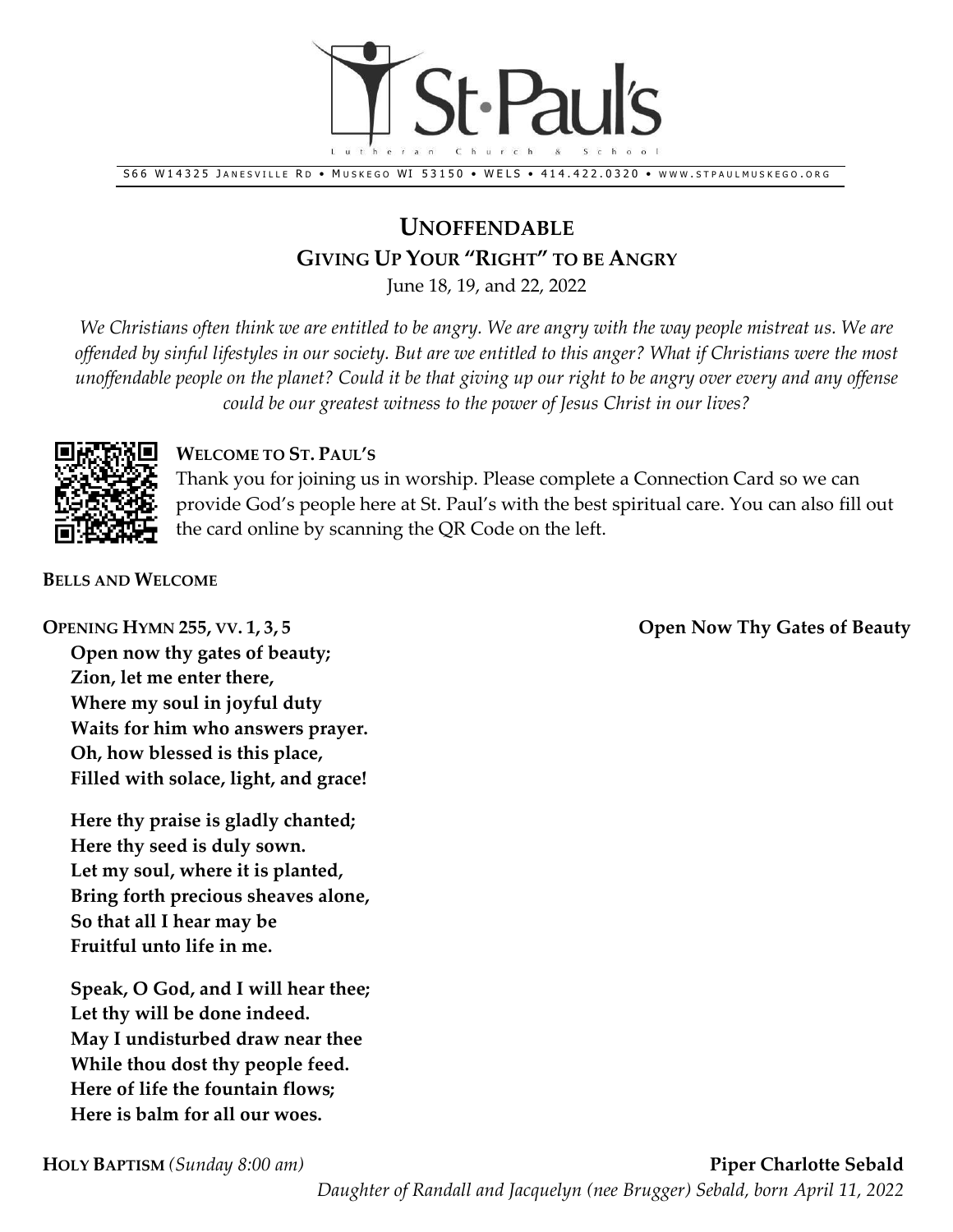In the name of the Father and of the Son (†) and of the Holy Spirit. **Amen.**

Brothers and sisters in Christ, Jesus invites us, who are weary and burdened by our sin, to come to him and find rest for our souls. Let us, therefore, confess our sins to him, so that we may find renewal and strength in his forgiveness.

**Holy and merciful Father, I confess that I am by nature sinful, and that I have disobeyed you in my thoughts, words, and actions. I have done what is evil and failed to do what is good. For this I deserve your punishment both now and in eternity. But I am truly sorry for my sins, and trusting in my Savior, Jesus Christ, I pray: Lord, have mercy on me, a sinner.**



God, our heavenly Father, has been merciful to us and has given his only Son to be the atoning sacrifice for our sins. Therefore, as a called servant of Christ and by his authority, I forgive you all your sins in the name of the Father and of the Son (†) and of the Holy Spirit. **Amen.**

The works of the Lord are great and glorious. His name is worthy of praise.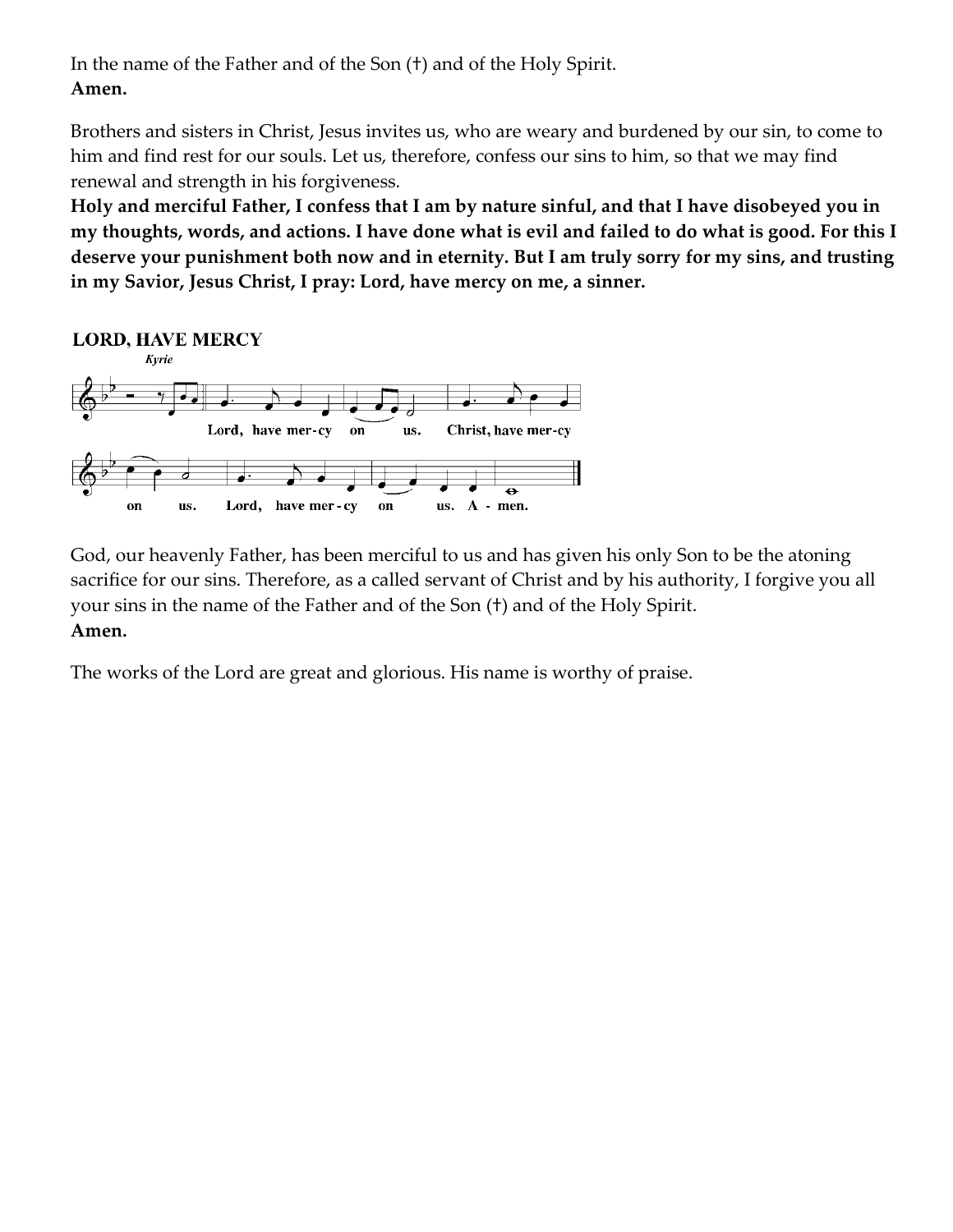# **GLORY TO GOD**



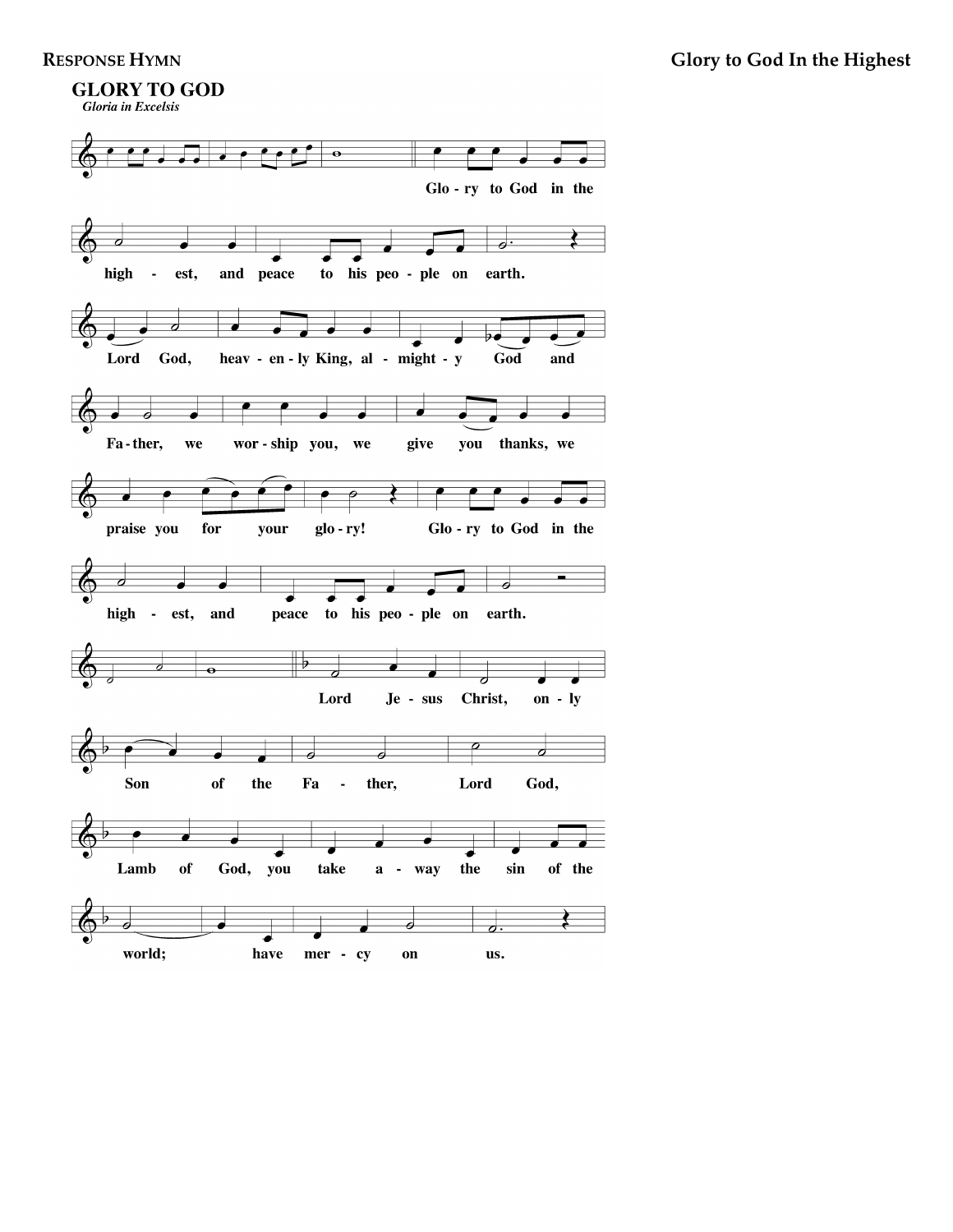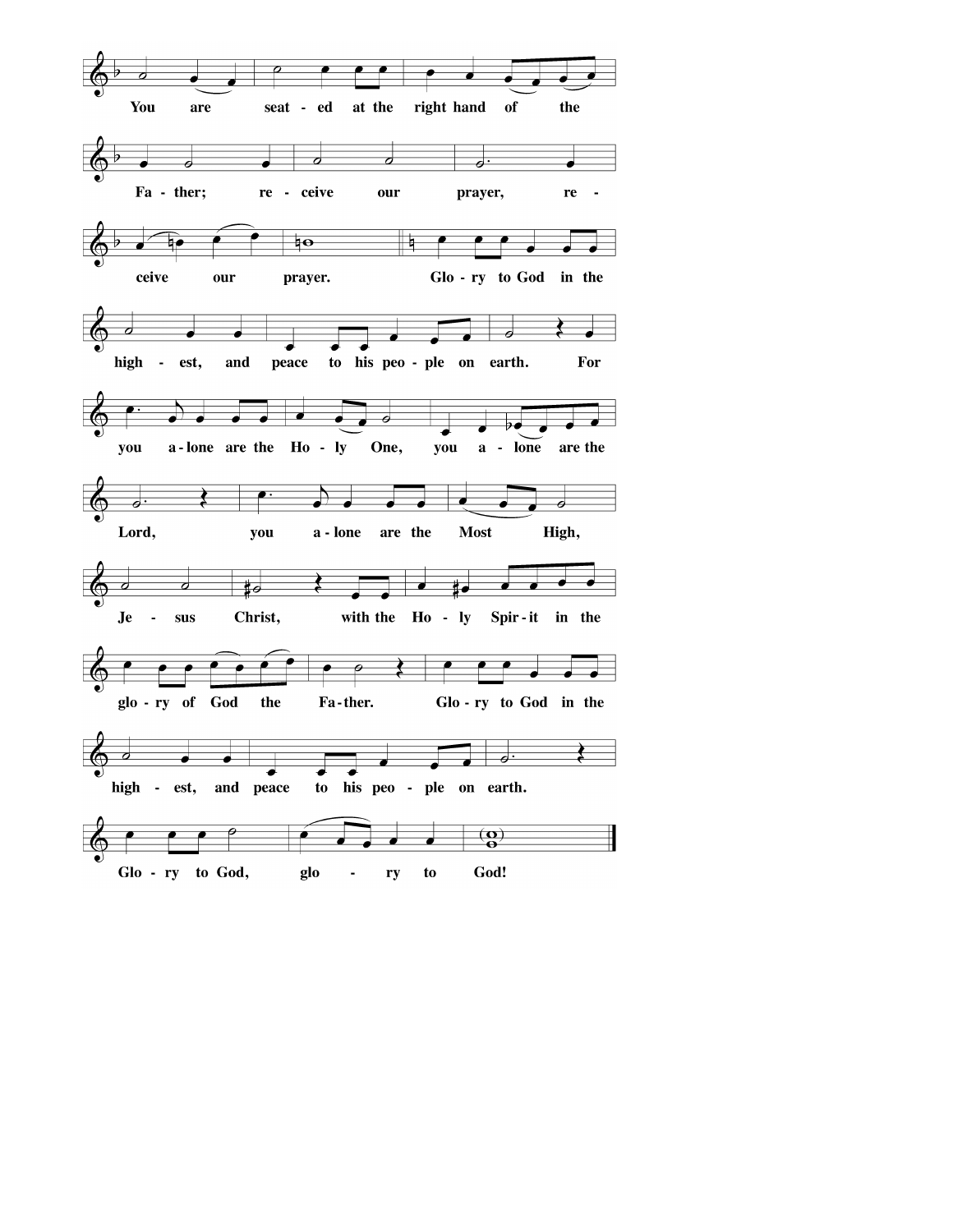### **PRAYER OF THE DAY**

Let us pray. Father God, you have enriched our lives in every way in Christ Jesus. **We are grateful for your love and compassion, for your Word and sacraments, and for the guidance your Word of truth brings to our lives.**

Give us compassionate, merciful, forgiving hearts like yours, O Lord, **that we may be faithful witnesses to your gospel love.** 

We pray in the name of Jesus Christ, your Son, our Lord. He lives and reigns with you and the Holy Spirit, one God, now, and forever. **Amen.**

| <b>FIRST LESSON</b> | James 1:19-27, Bible page 1216<br>James warns us that human anger does not produce the righteousness that God desires.           |
|---------------------|----------------------------------------------------------------------------------------------------------------------------------|
| PSALM OF THE DAY    | <b>Psalm 103, Hymnal page 105</b><br>The Lord is compassionate and gracious, slow to anger and abounding in love.                |
| <b>GOSPEL</b>       | <b>John 8:1-11, Bible page 1072</b><br>The woman had been caught in the act! Didn't the Pharisees have a "right" to be offended? |

*The woman had been caught in the act! Didn't the Pharisees have a "right" to be offended? Haven't we often played the role of the Pharisee?*

### **CONFESSION OF FAITH Apostles' Creed**

**I believe in God, the Father almighty, maker of heaven and earth.**

**I believe in Jesus Christ, his only Son, our Lord, who was conceived by the Holy Spirit, born of the virgin Mary, suffered under Pontius Pilate, was crucified, died, and was buried. He descended into hell. The third day he rose again from the dead. He ascended into heaven and is seated at the right hand of God the Father almighty. From there he will come to judge the living and the dead.**

**I believe in the Holy Spirit; the holy Christian Church, the communion of saints; the forgiveness of sins; the resurrection of the body; and the life everlasting. Amen.**

**HYMN OF THE DAY 365, VV. 1, 2 Love Divine, All Love Excelling Love divine, all love excelling, Joy of heav'n, to earth come down, Fix in us your humble dwelling, All your faithful mercies crown. Jesus, you are all compassion, Boundless mercy from above. Visit us with benediction; Comfort us with heav'nly love.**

**Take away our love of sinning; Alpha and Omega be. End of faith as its beginning, Set our hearts at liberty. We would ever seek your blessing, Serve you as your hosts above, Pray and praise you without ceasing, Glory in your perfect love.**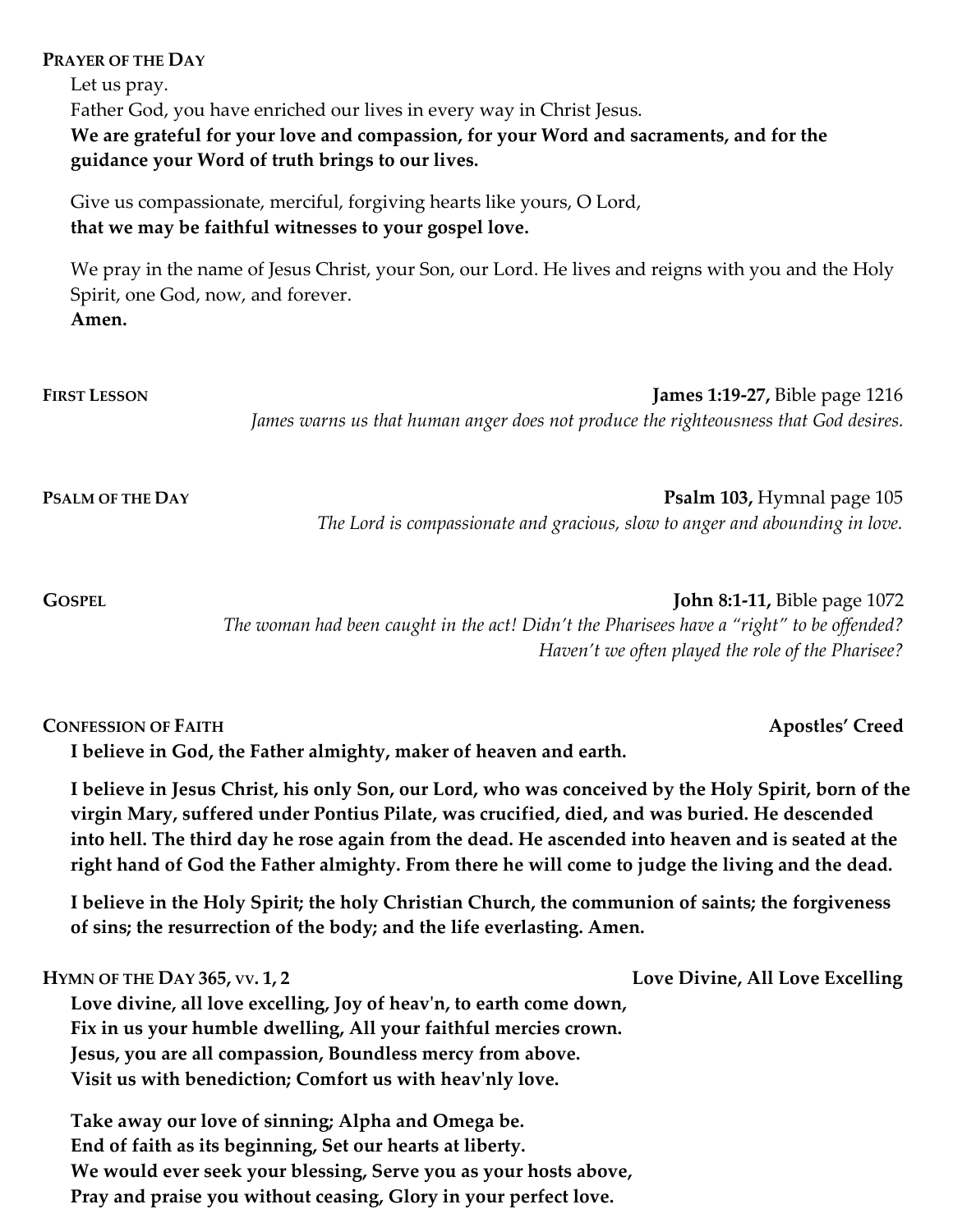*After the sermon, the congregation sings:* **Sanctify your new creation; Pure and spotless let us be. Let us trust your great salvation, Won for us on Calvary, Till we lay our crowns before you, Till in heav'n we take our place, Till in glory we adore you, Lost in wonder, love, and praise.**

**INSTALLATION AND FAREWELL OF CHURCH OFFICERS** *(Sunday 8:00 am)*

Creed Darling (President) Nick Bauman (Treasurer) Kevin McSwain (At-Large) Andy Timm (At-Large) Vince Kirchoff (At-Large)

*We say farewell and thanks to the following:* Ben Garbe Kevin Krueger Steve Meyer

# **PRAYER OF THE CHURCH**

Almighty God, Father of our Lord Jesus Christ, we praise you for reconciling us to yourself through the sufferings and death of your dear Son.

**Through him we have confidence to enter your presence and to bring you our prayers and petitions.**

Out of the infinite bounty of your goodness, grant us a rich measure of your Spirit. **Let the love of Christ fill your Church, so that it may flourish in all good works.** 

Help us show love and compassion for all who are in need. Bestow on the nations of the earth the knowledge of your mercy, that they may turn to you, the only God, and find salvation in you. **Strengthen our faith so that we unfailingly come to you in prayer for all our bodily needs.** 

Give a special measure of your power to those who are sorrowful or mourning, to those who are in pain or sickness, to those who may be in temptation or peril, that they may receive your blessed aid.

# *Special prayers and intercessions.*

Hear us, Lord, as we bring you our private petitions.

# *Silent prayer.*

Help us patiently endure any chastening and afflictions you permit to come into our lives, **knowing that you are using them in love to prepare us for that joyful communion with you, which is ours for all eternity.**

Accept our prayers and intercessions, and provide for all our needs not because we are worthy but for the sake of Jesus, our Savior. **Amen.**